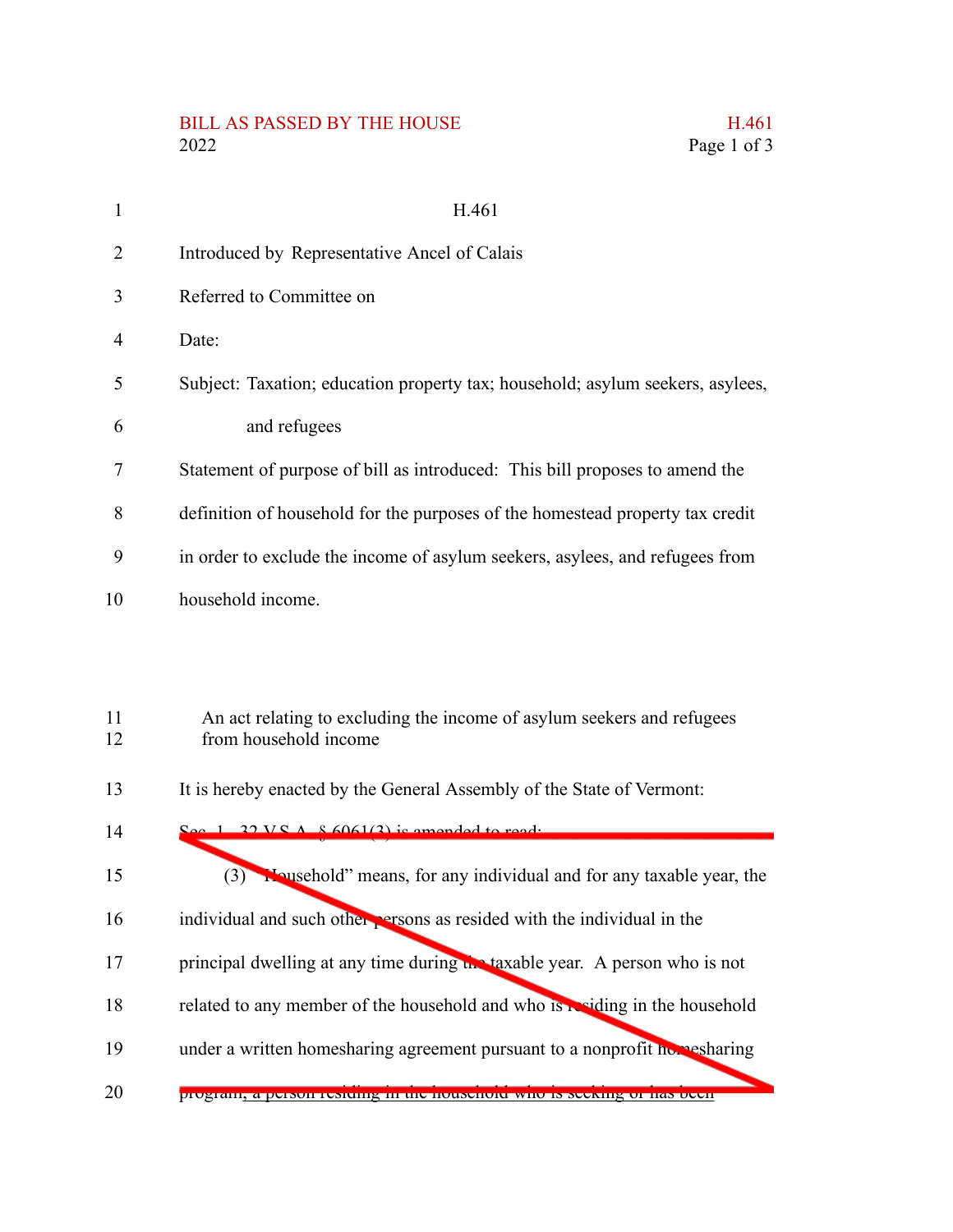|                             | granted early nursuant to 8 H S C 8 1158 or who qualifies as a ratuge                                     |
|-----------------------------|-----------------------------------------------------------------------------------------------------------|
| $\mathcal{D}_{\mathcal{L}}$ | pursuant to $8 \text{ U.s.}$ $\leq 8 \frac{1101(a)(42)}{20}$ , or a person residing in a household who is |
| 3                           | hired as a bona fide employee to provide personal care to a member of the                                 |
| $\overline{A}$              | household and who is not related to the person for whom we care is provided                               |
|                             |                                                                                                           |

*Sec. 1. 32 V.S.A. § 6061(3) is amended to read:*

*(3)(A) "Household" means, for any individual and for any taxable year, the individual and such other persons as resided with the individual in the principal dwelling at any time during the taxable year.*

*(B) The following shall not be considered members of the household:*

*(i) A a person who is not related to any member of the household and who is residing in the household under a written homesharing agreement pursuant to a nonprofit homesharing program;*

*(ii) a person residing in the household who was granted humanitarian parole to enter the United States pursuant to 8 C.F.R. § 212.5, who is seeking or has been granted asylum pursuant to 8 U.S.C. § 1158, or who qualifies as a refugee pursuant to 8 U.S.C. § 1101(a)(42), provided the person is not eligible or required under the laws of the United States to apply for lawful permanent residency; or*

*(iii) a person residing in a household who is hired as a bona fide employee to provide personal care to a member of the household and who is*